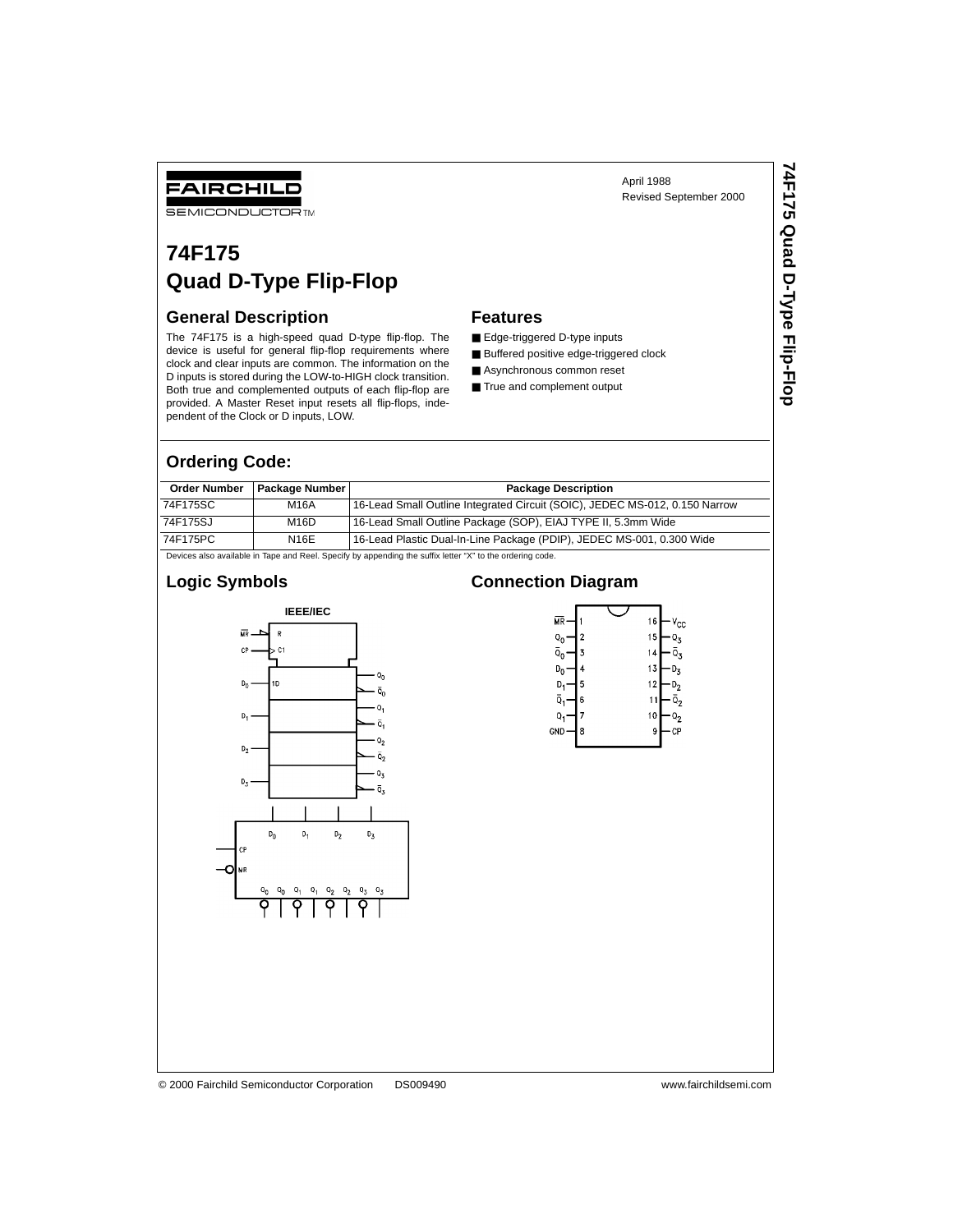#### **Unit Loading/Fan Out**

| <b>Pin Names</b>       |                                        | U.L.            | Input $I_{\text{H}}/I_{\text{H}}$       |  |
|------------------------|----------------------------------------|-----------------|-----------------------------------------|--|
|                        | <b>Description</b>                     | <b>HIGH/LOW</b> | Output I <sub>OH</sub> /I <sub>OL</sub> |  |
| $D_0 - D_3$            | Data Inputs                            | 1.0/1.0         | 20 uA/-0.6 mA                           |  |
| <b>CP</b>              | Clock Pulse Input (Active Rising Edge) | 1.0/1.0         | 20 uA/-0.6 mA                           |  |
| $\overline{\text{MR}}$ | Master Reset Input (Active LOW)        | 1.0/1.0         | 20 uA/-0.6 mA                           |  |
| $Q_0 - Q_3$            | <b>True Outputs</b>                    | 50/33.3         | $-1$ mA/20 mA                           |  |
|                        | <b>Complement Outputs</b>              | 50/33.3         | $-1$ mA/20 mA                           |  |

#### **Functional Description**

The 74F175 consists of four edge-triggered D-type flipflops with individual D inputs and Q and  $\overline{Q}$  outputs. The Clock and Master Reset are common. The four flip-flops will store the state of their individual D inputs on the LOW-to-HIGH clock (CP) transition, causing individual Q and Q outputs to follow. A LOW input on the Master Reset  $(MR)$  will force all Q outputs LOW and  $\overline{Q}$  outputs HIGH independent of Clock or Data inputs. The 74F175 is useful for general logic applications where a common Master Reset and Clock are acceptable.

|           | <b>Inputs</b> |    | <b>Outputs</b> |  |
|-----------|---------------|----|----------------|--|
| <b>MR</b> | СP            | Q, | $Q_{n}$        |  |
|           |               |    |                |  |
| Н         |               | н  | Н              |  |
|           |               |    |                |  |

H = HIGH Voltage Level L = LOW Voltage Level

**Truth Table**

 $X = ImmateriaI$ 

 $\sim$  = LOW-to-HIGH Clock Transition



#### **Logic Diagram**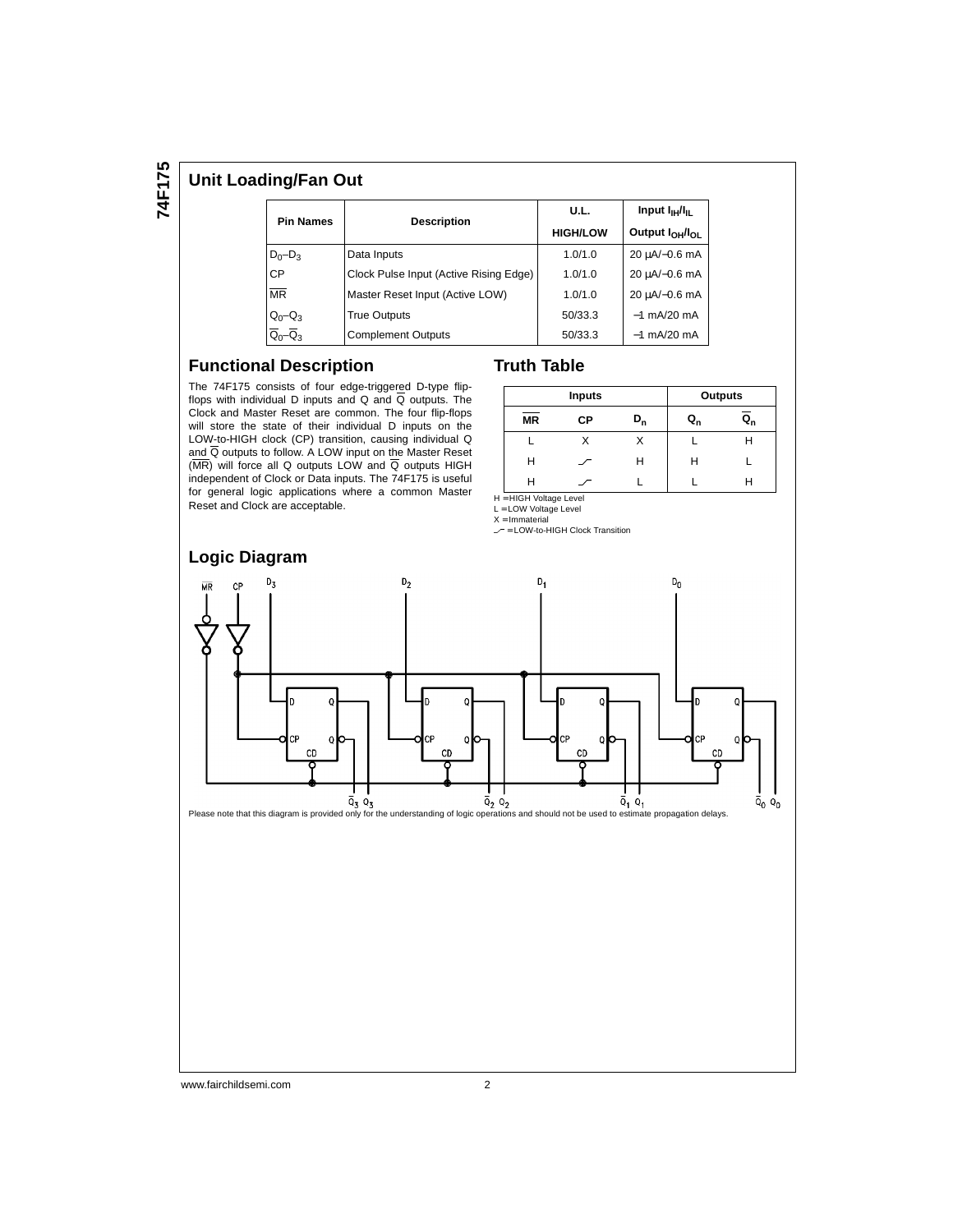#### **Absolute Maximum Ratings**(Note 1) **Recommended Operating**

Storage Temperature −65°C to +150°C Ambient Temperature under Bias −55°C to +125°C Junction Temperature under Bias −55°C to +150°C V<sub>CC</sub> Pin Potential to Ground Pin −0.5V to +7.0V Input Voltage (Note 2) −0.5V to +7.0V Input Current (Note 2) −30 mA to +5.0 mA Voltage Applied to Output in HIGH State (with  $V_{CC} = 0V$ ) Standard Output  $-0.5V$  to  $V_{CC}$ 3-STATE Output −0.5V to +5.5V Current Applied to Output in LOW State (Max) twice the rated  $I_{OL}$  (mA)

# **Conditions**

Free Air Ambient Temperature 0°C to +70°C Supply Voltage  $+4.5V$  to  $+5.5V$ 

**74F175**

**Note 1:** Absolute maximum ratings are values beyond which the device may be damaged or have its useful life impaired. Functional operation under these conditions is not implied.

**Note 2:** Either voltage limit or current limit is sufficient to protect inputs.

## **DC Electrical Characteristics**

Symbol **Parameter Min Typ Max Units V<sub>CC</sub> Conditions**  $V_{\text{IH}}$  Input HIGH Voltage 2.0 2.0 V Recognized as a HIGH Signal<br>  $V_{\text{II}}$  Input LOW Voltage 2.0 0.8 V Recognized as a LOW Signal  $V_{\rm IL}$  Input LOW Voltage  $0.8$  V Recognized as a LOW Signal VCD Input Clamp Diode Voltage −1.2 V Min IIN = −18 mA  $V_{\text{OH}}$  Output HIGH 10% V<sub>CC</sub> 2.5 V Min IOH = 1 mA Voltage 5% V<sub>CC</sub> 2.7 V Min  $V_{\text{OH}} = -1 \text{ mA}$ <br>Voltage 5% V<sub>CC</sub> 2.7 V Min  $V_{\text{OH}} = -1 \text{ mA}$  $V_{\text{OL}}$  Output LOW 10%  $V_{\text{CC}}$  0.5 V Min  $I_{\text{OL}} = 20 \text{ mA}$  $V_{\text{IH}}$  Input HIGH current the set of the set of the set of the set of the set of the set of the set of the set of the set of the set of the set of the set of the set of the set of the set of the set of the set of the  $\begin{array}{ccc}\nI_{\text{BVI}}\n\end{array}$  Input HIGH Current  $\begin{array}{ccc}\nI_{\text{BVI}}\n\end{array}$  7.0  $\begin{array}{ccc}\nI_{\text{A}}\n\end{array}$  Max  $\begin{array}{ccc}\nV_{\text{IN}}=7.0V\n\end{array}$  $\begin{array}{ccc} \text{I_{CEX}} & \text{Output HIGH} \ \text{Leakage Current} & \text{I_{CEX}} & \text{I_{E4A}} \end{array}$  $V_{\text{ID}}$  Input Leakage  $4.75$   $V = 0.0$   $I_{\text{ID}} = 1.9 \mu\text{A}$ Test All Other Pins Grounded<br>Test All Other Pins Grounded All Other Pins Grounded  $I_{OD}$  Output Leakage  $3.75$   $\mu$   $\mu$  0.0  $V_{IOD} = 150 \text{ mV}$ Circuit Current Current Current Current Current Current Current Current Current Current Current Current Current Current Current Current Current Current Current Current Current Current Current Current Current Current Curren  $I_{IL}$  Input LOW Current  $-0.6$  mA Max  $V_{IN} = 0.5V$  $I_{\text{OS}}$  Output Short-Circuit Current −60 −150 mA Max  $V_{\text{OUT}} = 0V$ <br>  $I_{\text{CC}}$  Power Supply Current 22.5 34.0 mA Max CP =  $\angle$  $I_{\rm CC}$ Power Supply Current 22.5 34.0 mA Max  $CP = \mathcal{F}$  $D_n = \overline{MR} = HIGH$ 

3 www.fairchildsemi.com